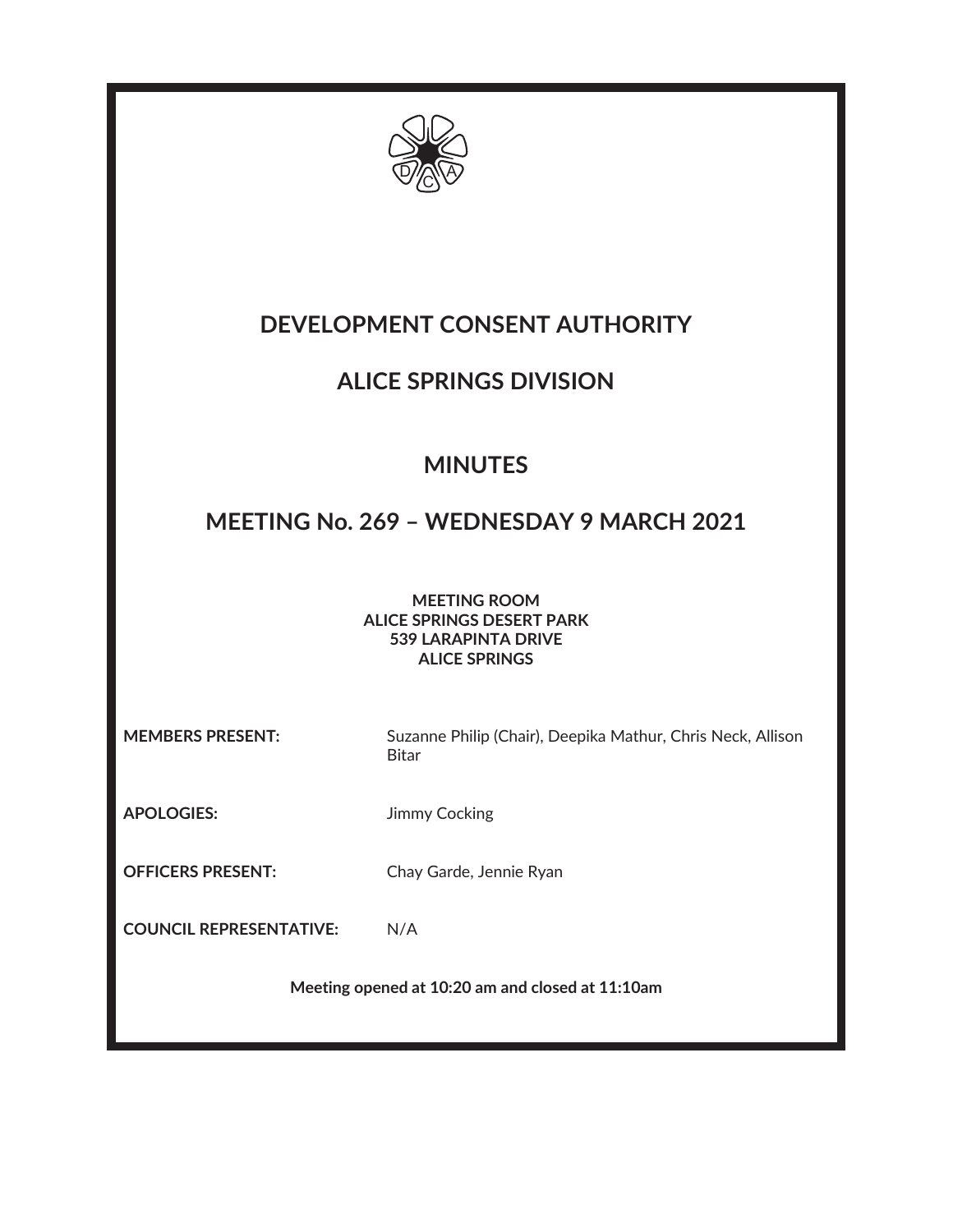**THE MINUTES OF THE EVIDENTIARY STAGE AND THE DELIBERATIVE STAGE ARE RECORDED SEPARATELY. THESE MINUTES RECORD THE DELIBERATIVE STAGE. THE TWO STAGES ARE GENERALLY HELD AT DIFFERENT TIMES DURING THE MEETING AND INVITEES ARE PRESENT FOR THE EVIDENTIARY STAGE ONLY.** 

**ITEM 1 OUTBUILDING (CARPORT) ADDITION TO DWELLING-SINGLE WITH REDUCED BUILDING SETBACK TO SIDE BOUNDARY PA2022/0099 LOT 501 (3) MILLS STREET, SUBURB OF CICCONE APPLICANT SIMONE DANN** 

Applicant, Simone Dann attended the meeting and spoke further to the application.

Submitters Patricia and William Beattie attended the meeting and spoke further to their submission. Mr Beattie tabled 2 sketches at the meeting for the members to view and a copy of each was provided to the applicant, Simone Dann for her information.

**RESOLVED 04/22**  That, the Development Consent Authority vary the requirements of Clause 5.4.3 (Building Setbacks of Residential Buildings and Ancillary Structures) of the Northern Territory Planning Scheme 2020, and pursuant to section 53(a) of the *Planning Act 1999*, consent to the application to develop Lot 501 (3) Mills Street, East Side, Town of Alice Springs for the purpose of outbuilding (carport) addition to dwelling-single with reduced building setback to side boundary, subject to the following conditions:

#### **CONDITONS PRECEDENT**

- 1. Prior to the endorsement of plans, amended plans to the satisfaction of the consent authority must be submitted to and approved by the consent authority. Suitability of the amended plans will be at the discretion of the consent authority, having regard to the conditions precedent requirements. When approved, the plans will be endorsed and will then form part of the permit. The plans must be drawn to scale with dimensioned floor plans and elevations of the carport marked, and must be generally in accordance with the plans publicly exhibited but amended to show:
	- (a) an increased side setback from 0.3m to 0.7m to the western boundary;
	- (b) relocation of the outbuilding (carport) a minimum of 2 metres forward towards the front boundary;
	- (c) location of proposed gutters.

#### **GENERAL CONDITIONS**

- 2. The works carried out under this permit shall be in accordance with the drawings endorsed as forming part of this permit.
- 3. Stormwater is to be collected and discharged into the drainage network to the technical standards of and at no cost to Alice Springs Town Council, to the satisfaction of the consent authority.
- 4. All stormwater runoff from impervious areas is to be contained within the site or discharged to the Council stormwater drainage system according to the Alice Springs Town Council Subdivision and Development Requirements, as at August 2018. If the developer discharges stormwater into Council's drainage system a permit to work within the road reserve must be obtained from Council before commencement of the work.

#### Page 2 of 6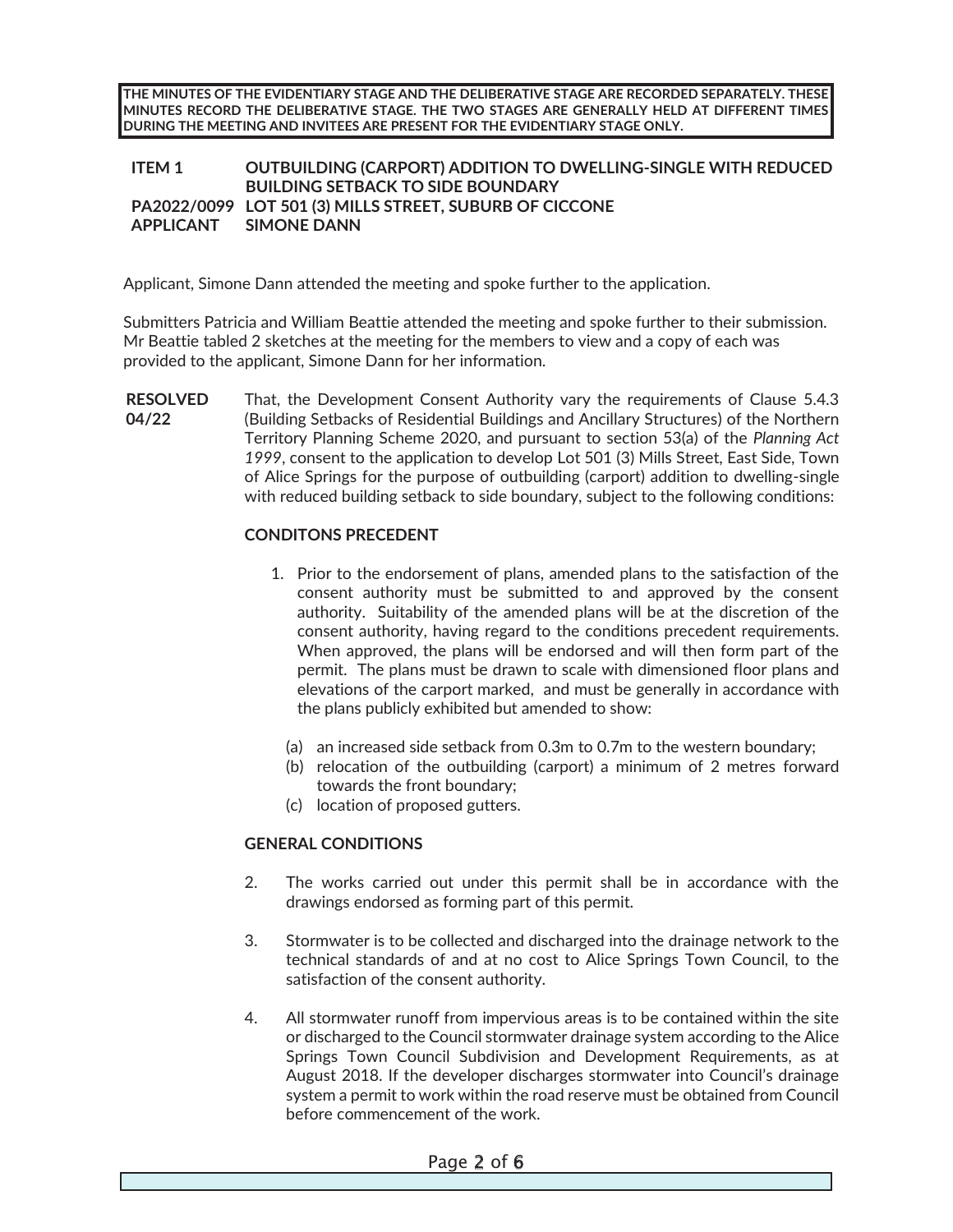- 5. A "Permit to work within the Alice Springs Town Council Road Reserve" must be obtained prior to the construction of anything along the verge or laneway such as pipework, kerb, crossovers, footpaths and driveways.
- 6. The owner of the land must enter into agreements with the relevant authorities for the provision of electricity facilities to the development shown on the endorsed plan in accordance with the authorities' requirements and relevant legislation at the time.

### **NOTES**

- 1. This development permit is not an approval to undertake building work. You are advised to contact a Northern Territory registered building certifier to seek a building permit as required by the Northern Territory *Building Act 1993* before commencing any demolition or construction works. Due to provisions in the National Construction Code (NCC), the subject lots may need to be consolidated before a building permit can be issued.
- 2. The Power and Water Corporation advises that the Water and Sewer Services Development Section (waterdevelopment@powerwater.com.au) and Power Network Engineering Section (powerdevelopment@powerwater.com.au) should be contacted via email a minimum of 1 month prior to construction works commencing in order to determine the Corporation's servicing requirements, and the need for upgrading of on-site and/or surrounding infrastructure.
- 3. A "Permit to Work Within a Road Reserve" may be required from Alice Springs Town Council before commencement of any work within the road reserve.

### **REASONS**

1. Pursuant to section 51(1)(a) of the *Planning Act 1999,* the consent authority must take into consideration the planning scheme that applies to the land to which the application relates.

The Northern Territory Planning Scheme 2020 (NTPS 2020) applies to the land and an outbuilding (carport) addition to an existing dwelling-single with a reduced building setback to the side boundary requires consent under Clause 1.8 (When development consent is required). It is identified as Merit Assessable under Clause 1.8(1)(b)(ii)(2); therefore, the zone purpose and outcomes of Clause 4.2 Low Density Residential, and Clause 5.4.3 (Building Setbacks of Residential Buildings and Ancillary Structures), need to be considered.

These clauses have been considered and it is found that the proposal complies with the relevant requirements of the Planning Scheme except for Clause 5.4.3 (Building Setbacks of Residential Buildings and Ancillary Structures).

2. Pursuant to Clause 1.10 (Exercise of Discretion by the Consent Authority), subclause 5, of the *Northern Territory Planning Scheme 2020*, the consent authority may consent to a proposed development which is not in accordance with a requirement set out in Parts 3, 5 or 6 only if it is satisfied that the variation is appropriate having regard to:

(a) The purpose and administration clauses of the requirement; and

#### Page 3 of 6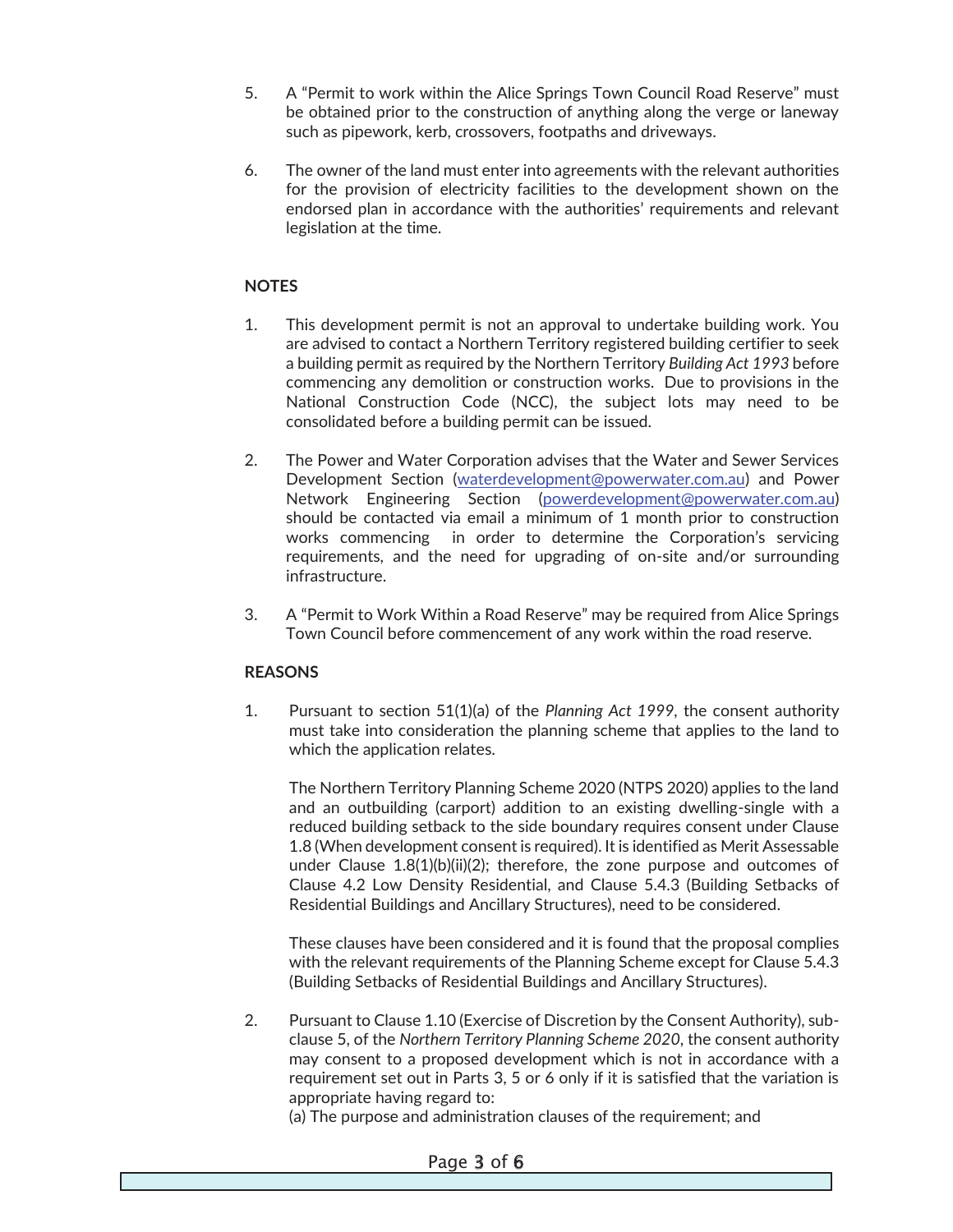(b) The considerations listed under Clause 1.10(3) or 1.10(4) do not apply to this application because the application became Merit Assessable under Clause 1.8(1)(b)(ii)(2), and under Clause 1.10(2), the consent authority only must consider the requirements in Part 5 that are not complied with for such applications.

The proposal has been found not to be in accordance with Clause 5.4.3 (Building Setbacks of Residential Buildings and Ancillary Structures), because it will result in a reduced side setback of between 0.3m to 0.7m, where 1.5m is required.

At the meeting, Ms Simone Dann spoke to the application and reiterated her reasons for requesting a 0.3 setback from the western side boundary. Ms Dann stated that the proposed location of the carport was due to the location of the existing vehicle access point (driveway) to the site which is also located on the western side of the lot.

In response to the submitters' concerns regarding amenity impacts, the applicant indicated that the carport would only marginally impact on the neighbour, limiting sunlight between 10am and noon. Ms Dann was also open to the idea of changing the colour/material of the carport roof to prevent excessive glare or heat, as well as, moving the carport closer to the front boundary to reduce any impact to the neighbour view

The Authority noted both the applicant and the submitters response, however determined that altering the roof material and/or colour was not required as the submitters ultimately indicated that moving the carport forward would resolve potential impacts.

The Authority considers that a variation to this clause is appropriate in this instance as the proposal, as amended, is consistent with the purpose of Clause 5.4.3 (Building Setbacks of Residential Buildings and Ancillary Structures) in that:

- · The proposed development is considered compatible with the surrounding development as it is a form of development typical in a residential area;
- Whilst the proposed development has a reduced side setback, it will have a minimal effect on building massing due to the open sided design and excess setback from the front boundary.
- · The proposed development avoids undue overlooking of adjoining properties as it is a non-habitable structure; and
- The open sided design of the building will maintain breeze flow/ circulation;

The proposal, as amended, is considered consistent with the purpose and objectives of Zone LR and meets the relevant zone outcomes. The carport is single storey and its design is considered sympathetic to the existing dwelling, the streetscape, as well as the scale and character of surrounding development. The structure is well setback from the primary street boundary (in excess of 4.5m), and is of a size and height which complements the existing dwelling.

3. Pursuant to section 51(1)(e) of the *Planning Act 1999*, the consent must take into consideration any submissions made under section 49, and any evidence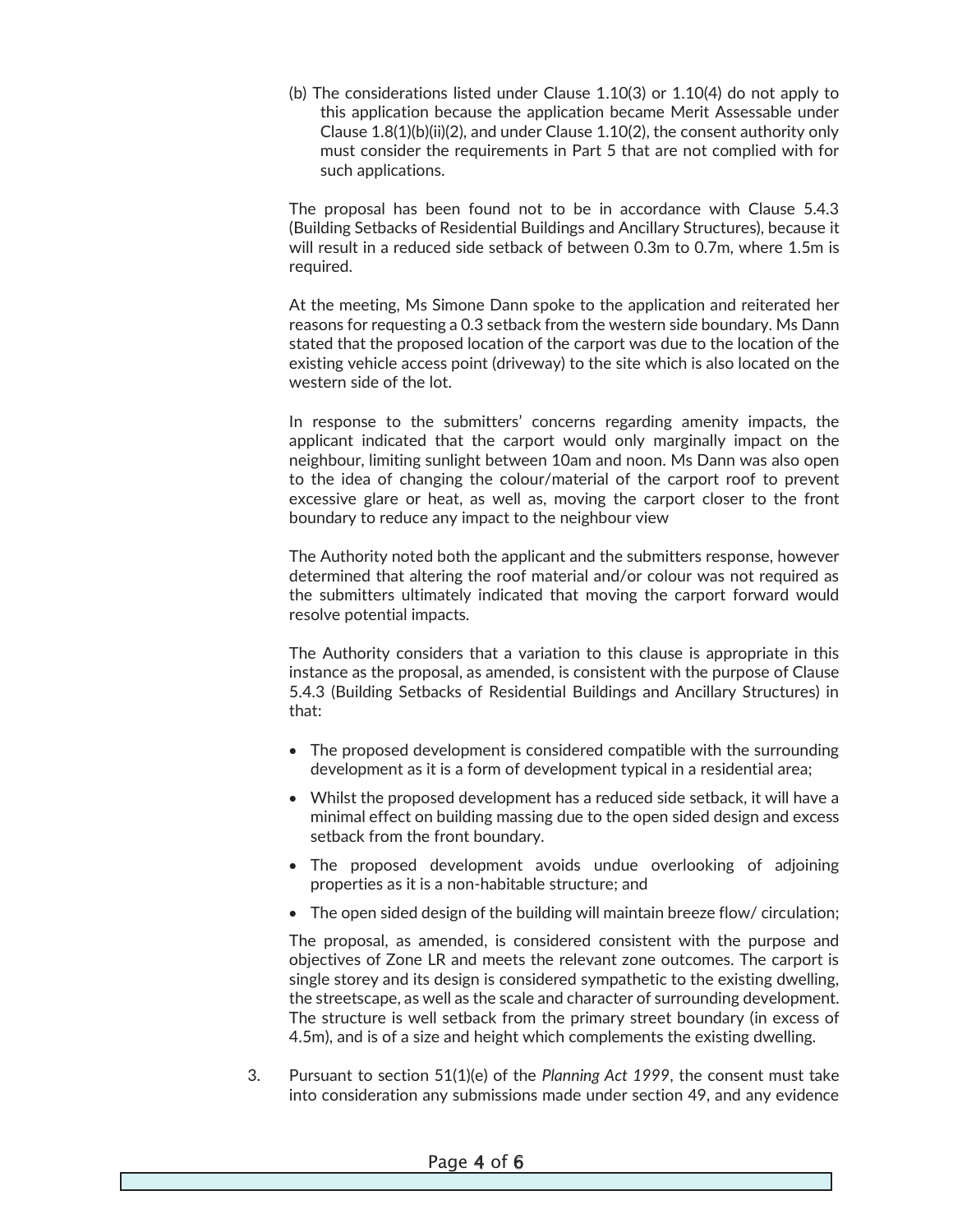or information received under section 50, in relation to the development application.

The application was referred to the owners of the affected adjoining neighbours, Unit 4/1A, Lot 6788 Town of Alice Springs for a period of two weeks from 28 January 2022 to 11 February 2022. One public submission was received under section 49(1) of the *Planning Act 1999*.

The formal submission raised concerns relating to run off from the gutters of the proposed car port and potential flooding, as well as, the roof of the carport blocking light and view to their dwelling, which in turn will reduce the amenity of their property.

At the meeting both submitters addressed their concerns as stated above and further added concerns relating to potential heat radiation effects off the roof.

Mr Beattie noted the poor quality of dimensioned plans provided by the applicant and confirmed the western boundary fence is 1.5m in height, while the existing lattice trim adds a further 300mm, it doesn't improve the neighbour's privacy to the same extent as a 1.8m high fence would.

Mr Beattie tabled a sketch illustrating the impact he deemed likely as a result of the carport. Mr Beattie spoke to the sketch and mentioned that a previous owner's carport, to the rear of the existing dwelling had less of an impact to their amenity. Ms Dann responded by advising that this area was much narrower and would prove problematic for her intended purpose.

The authority noted the submitter's further concerns and the applicant's proposal to increase the setback of the carport from 0.3m to 0.7m from the western side boundary. The authority also suggested moving the carport at least 2m closer to the front boundary. Such repositioning would not affect the front boundary setback and it would remain in excess of the required 4.5m.

A 0.7m setback from the western side boundary would achieve greater compliance with the provisions of Clause 5.4.3 (Building Setbacks of Residential Buildings and Ancillary Structures) and moving closer to the front boundary should reduce any adverse effects of building massing when viewed from adjoining property.

As such, a condition precedent is included in the recommendation which requests amended plans illustrating the carport situated 0.7m from the western boundary and a further 2 meters forward towards the front boundary.

4. Pursuant to section 51(1)(j) of the *Planning Act 1999*, the consent authority must take into consideration the capability of the land to which the proposed development relates to support the proposed development and the effect of the development on the land and on other land, the physical characteristics of which may be affected by the development.

The land has demonstrated capability to support the proposed development, having an existing dwelling-single constructed on the site. In addition, comments from service authorities do not identify any land capability concerns.